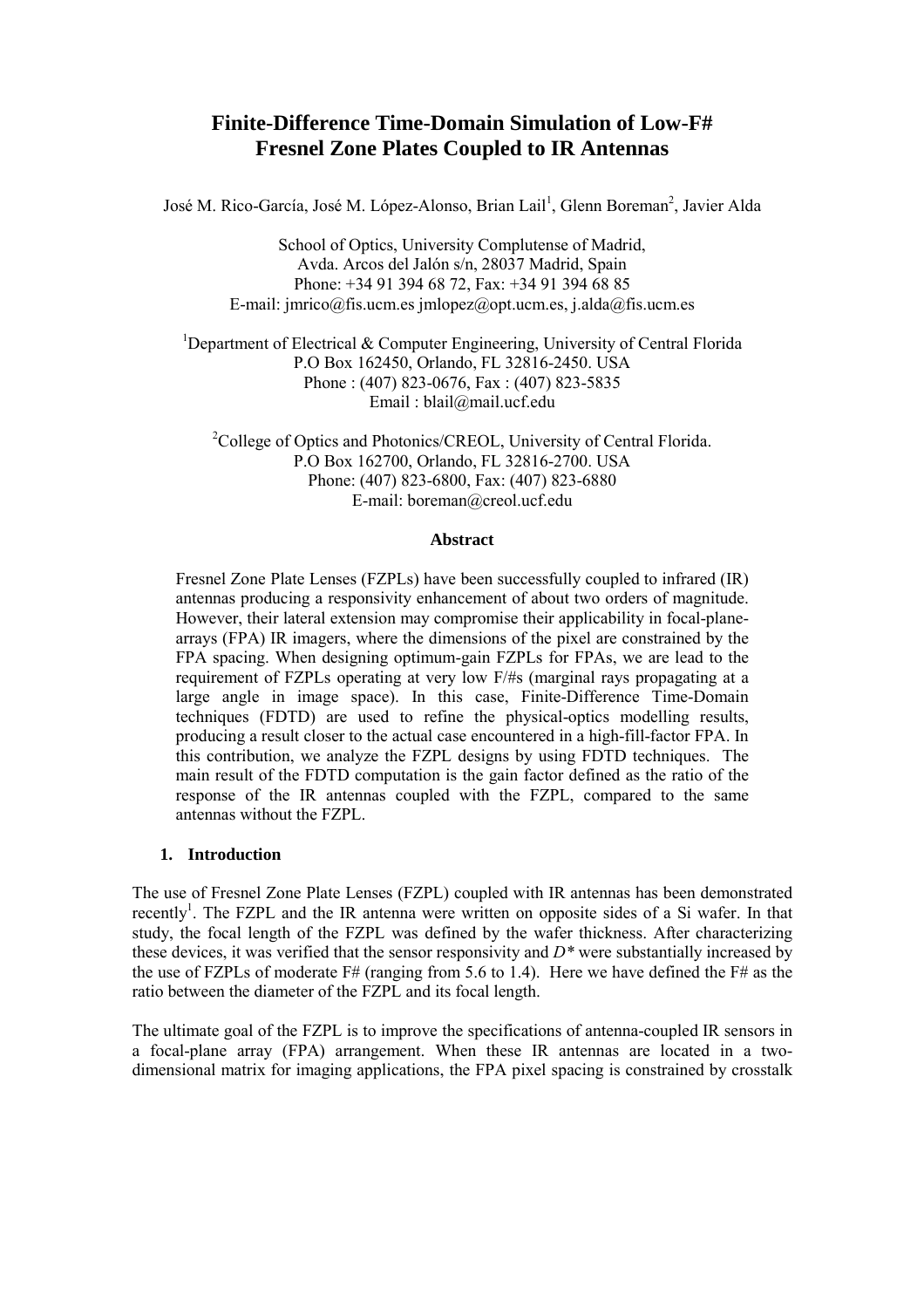and image-quality considerations. The IR antennas have to be separated a given distance to preclude crosstalk between adjacent detectors. At the same time, the lateral distance between IR antennas defines the pixel size, and therefore, the spatial resolution of the device. When this limitation is applied in the design of FZPL we find that, in order for the FPZL to contain more than one zone, the focal length has to be in the range of the lateral pixel dimension or even smaller. At the same time, these dimensions are very much comparable with the wavelength of the incident radiation. This makes development of an accurate design challenging, since the typical physical-optics approximation where the wavelength is much smaller than the spatial dimensions of the diffracting structures is compromised. Then, a more accurate method involving a simulation tool closer to the actual interaction of light and matter may help to understand the behavior of these devices and corroborate the predicted expectations made with the Fresnel diffraction calculations. The Finite-Difference Time-Domain method (FDTD) is one of the available tools in computational electromagnetics. FZPL have been simulated in the past by other authors using FDTD<sup>6,7,8,9</sup>. In the case presented in this paper, the calculated parameters given by the FDTD method are driven by the practical goal of improving the design of a FPA pixel containing an IR antenna as the sensor.

Section 2 of this paper is devoted to the dimensional specification of proposed FZPL coupled to IR antennas. Some alternatives are presented and discussed before performing the FDTD simulations. A detailed analysis of the FDTD simulation condition applicable to the FZPL is made in section 3. The results obtained by the FDTD are presented and discussed in section 4. A comparison with the expectations obtained by the Fresnel diffraction calculation is also performed. Finally, section 5 summarizes the main conclusions of the paper.

# **2. FZPL design for FPA imaging devices using IR antennas**

Several FZPL designs can be proposed for coupling the radiation to the IR antenna. In this analysis we have assumed that the antenna is located on the surface of a Si wafer coated with an insulting  $SiO<sub>2</sub>$  layer. In all the designs the focal length is smaller than the pixel size. This corresponds with a low *F#* (less than 1). The light is assumed to be incident from the air side. We have proposed three different configurations, assuming that the focal distance is given by the separation between the center of the FZPL and the center of the antenna. Figure 1a represents a typical plane FZPL suspended on the wafer and separated by a distance equal to the focal length. The number of zones within a given pixel size decreases as the focal length increases. This is because the  $\lambda/2$  optical-path difference between the consecutive zones needs more transversal space (larger pixel) as the focal length grows. Following the conclusions derived from a previous paper<sup>1</sup> we propose to operate the FZPL in a transmissive mode. In Figure 1b we present another alternative working in a reflective mode. In order to compensate for the losses produced by the obscuration of the FZPL by the antenna structure and the connection lines, we have designed a reflective FZPL where the successive Fresnel zones are located closer to the antenna. This configuration is also limited by the pixel-size constraint.

Figure 1 shows the basic form of the FZPL under analysis. The FZPL is defined by plane Air/Si interfaces. The size and depth of the interfaces are given by computing the optical path of a plane wavefront coming from the air and focusing on the center of the antenna location. In making such analysis we have assumed that the zone boundaries of the FZPL appear at the locations where the differences in optical path is equal to  $\lambda/2$ , with  $\lambda = \lambda_0/n_{\rm Si}$ . In our case  $\lambda_0$  is the wavelength in vacuum, which we take as 10.6  $\mu$ m, and  $n_{\rm Si}$  is the index of refraction of the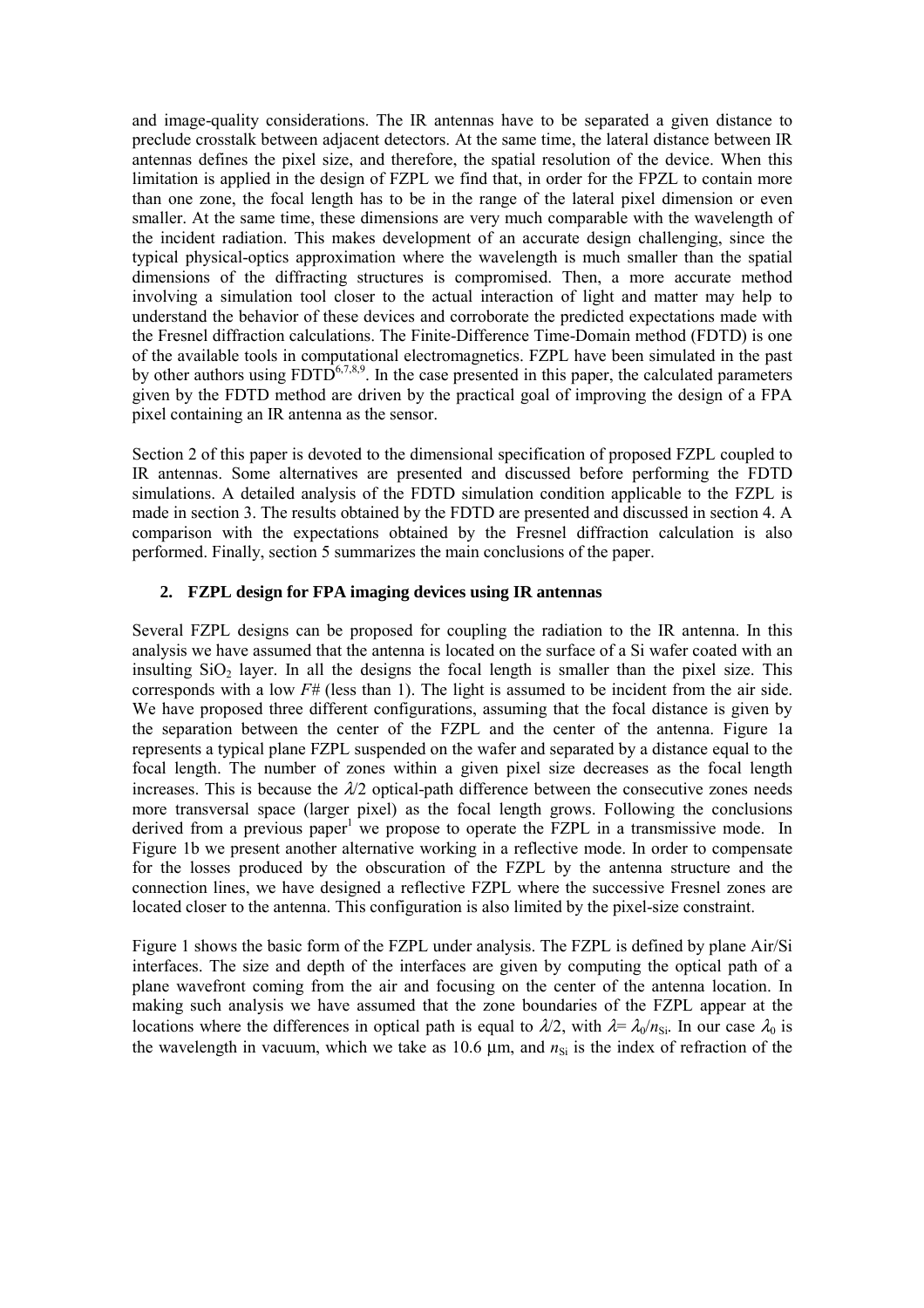material used to fabricate the FZPL on the wafer that is assumed to be Si,  $n_{\text{Si}}=3.42$ . By applying these two conditions we can define the following two surfaces:

$$
z_{f'} = \frac{f' n_{Si}}{n_{Si} + 1} \left( 1 - \sqrt{1 - \frac{x^2}{f'^2} \frac{n_{si} + 1}{n_{si} - 1}} \right),
$$
 (1)

$$
z'_{f'' + \lambda/2} = f' - \frac{n_{Si}}{\lambda_o} \sqrt{\left[ x'^2 - x^2 - \left( \frac{f'}{2n_{Si}} \right)^2 \right]^2 - \frac{\lambda_o^2 x^2}{n_{Si}^2}},
$$
 (2)

where  $f'$  is the focal length of the lens,  $x$  and  $y$  represents the location of the points having constant optical path from the input plane of the FZPL to the center of the antenna. The optical axis is perpendicular to the wafer surface and crosses through the center of the antenna. The input plane of the FZPL is defined as the plane parallel to the wafer surface and separated a distance *f'* from the plane where the antenna is located. Equation (2) represents the relation between the coordinates *x'*, *z'* of a surface having an extra optical path of  $\lambda/2$  with respect to the optical path defined by equation (1) at a constant value of *z*. Therefore, by using equations (1) and (2) it is possible to define the zone boundaries of the FZPL. The origin of the coordinate system, *O*, for  $(x,y)$  and  $(x',y')$  is placed at the intersection of the optical axis and the first zone.

Equation (1) deserves special attention because it is possible to derive a condition about the minimum *F#* obtainable from the proposed design. In order to have a real number as the solution for *y*, at the maximum value of  $x=R$  (being R the half size of the pixel),  $F#$  has to be larger than,

$$
F \#_{\min} = \frac{f'}{2R} = \frac{1}{2} \sqrt{\frac{n_{Si} - 1}{n_{Si} + 1}}.
$$
 (3)

In our case this lower bound is  $F#_{min}=0.68$ .



*Figure 1: Configuration of two designs of FZPL. a) Left: FZPL suspended on a plane layer and separated a distance equal to the focal length. b) Right: Kinoform reflective FZPL.* 

It is also possible to consider the construction of phase plates by dimensioning the profile of the FZPL with  $\lambda/2$  indentations. This third configuration is represented in Figure 2, corresponding to a FZPL having a staircase geometry, known as a kinoform<sup>2</sup>. The practical calculation of a given FZPL having a kinoform shape and working in transmissive mode uses equations (2) and (3) as follows. First, the focal length, *f'*, the index of refraction of the material filling the space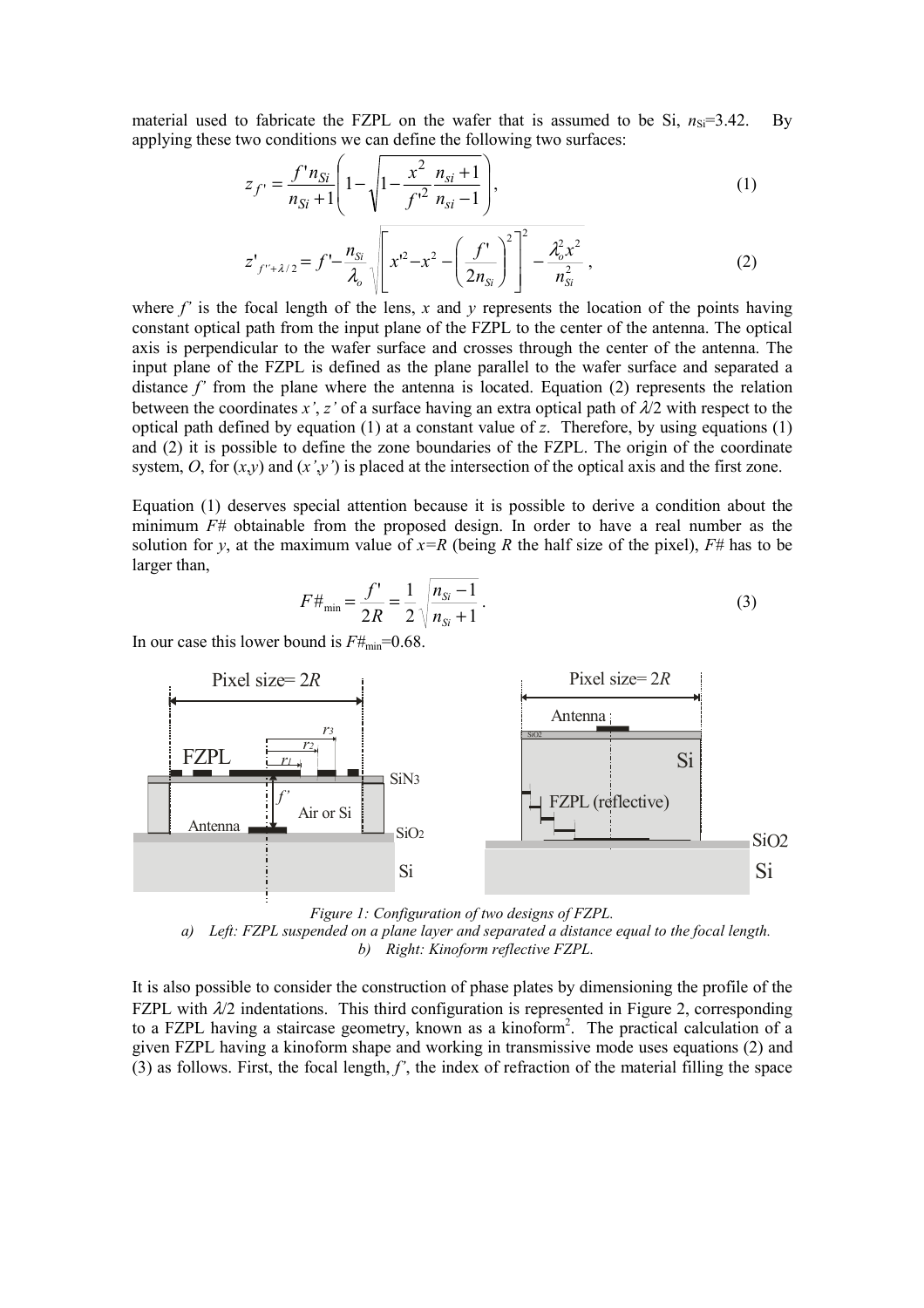between the FZPL and the antenna,  $n$ , and the wavelength,  $\lambda$ , are known. The origin of coordinates is located at the pole of the lens surface, and at a distance f' from the antenna center. The first Fresnel zone extends from the point  $(x<sub>1</sub>,0)$ , to a distance given by equation (3) after substituting  $x = z = 0$ . The following zone begins at a different height from the wafer. This height is calculated from equation (2) for  $x=x'$ . Then, the coordinates of the second step is given by  $(x_2, z_2)$ . We have assumed that the first step is characterized by  $(x_1=0, z_1=0)$ . Now, we can apply equation (3) successively to obtain the consecutive Fresnel zones until reaching the maximum available value of  $x=R$ , being *R* half the size of the pixel.



*Figure 2: Graphical representation of the geometry of the kinoform transmissive FZPL. The Fresnel*  zones are characterized by the coordinates of the points  $(x_i, y_i)$  where i runs from 1 to the maximum *available number of zones allowed within the pixel size.* 

2.1.- Dimensioning and diffractional performance of a FZPL kinoform working in transmissive form

In this subsection we present the results of the previously described method applied to the design of a FZPL having an axial symmetry. The illumination wavelength is  $\lambda_0=10.6$  µm, and the material filling the kinoform is Si,  $n_{\text{Si}}=3.42$ . The focal length is equal to  $f'=20 \mu m$  and the pixel size is  $2R=29.70 \mu m$ . The coordinates of the steps are presented in Table 1.

|                             | $x_i$ (microns) | $z_i$ (microns) |  |  |
|-----------------------------|-----------------|-----------------|--|--|
|                             |                 |                 |  |  |
|                             | 8.02            | 2.47            |  |  |
|                             | 11.25           | 5.42            |  |  |
|                             | 13.64           | 947             |  |  |
| Table 1: Dimensions of EZPI |                 |                 |  |  |

*Table 1: Dimensions of FZPL* 

The *F#* of this FZPL is equal to the minimum value of 0.68. This kinoform FZPL contains four Fresnel zones, but just three of them are complete.

The performance of this FZPL can be described by a gain factor. This gain factor is defined as the ratio between the irradiance at the center of the antenna when the FZPL is placed above it, with respect to the irradiance obtained without the FZPL. In this case the gain factor reaches a value of 9.53. Figure 3 shows the evolution of the gain factor as the focal length increases. It should be noted that the designs analyzed here have a minimum value of the *F#*. Therefore, if we limit the size of the pixel to 50  $\mu$ m, then the focal length has also a limitation at 34  $\mu$ m.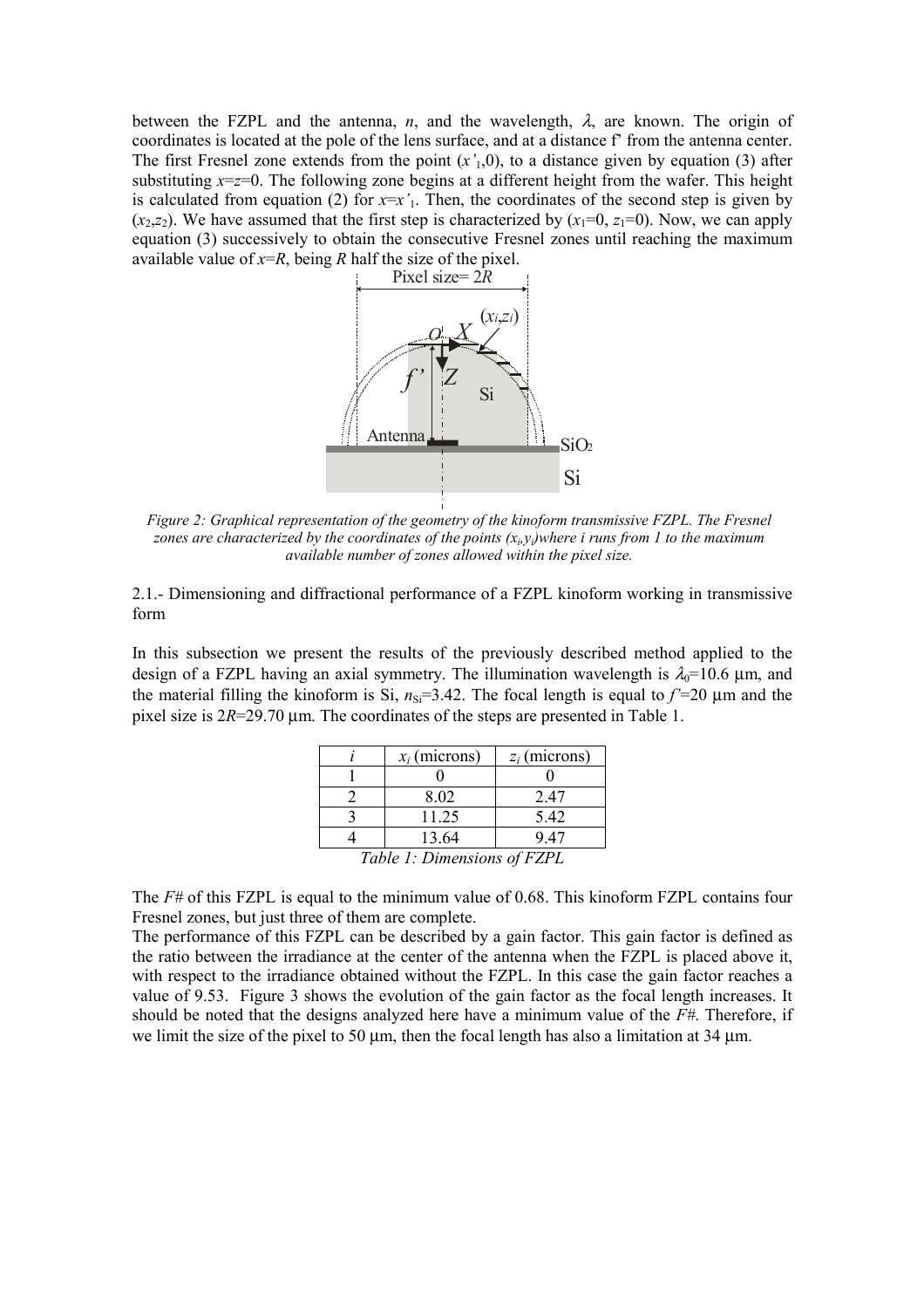

*Figure 3. Evolution of the Gain Factor as a function of the focal length for transmissive kinoforms FZPL having a minimum F#=0.68.* 

The diffractive calculation allows the evaluation of the irradiance map at any location behind the FZPL (see Fig. 4). It should be noted that this calculation is made in the scalar approximation of the electric field. Therefore, it is not able to describe any polarization dependence. Then, the results obtained from this calculation should be taken only as an approximation. The FDTD simulation that actually models the interaction of the electromagnetic fields, and their evolution along the space and time, should provide a more faithful representation of the actual situation.



*Figure 4: Map of the irradiance at the position of the focus for a kinoform FZPL working in transmissive mode and having a focal length of 20 mm.* 

### **3. FDTD simulation of proposed structures**

This section is devoted to the simulation of the transmissive kinoform introduced above by making use of a well-established tool in computational electromagnetics: the Finite Difference Time-Domain method<sup>3</sup>. Its application in the IR and optical range has increased during the last ten years, giving rise to accurate predictions and useful designs for a great variety of photonic devices<sup>4,5</sup>. The use of FDTD to compute focusing properties of diffractive structures is not new<sup>6,7,8</sup>, even in the IR part of the spectrum<sup>9</sup>; however, its systematic application is not as common as other computational methods.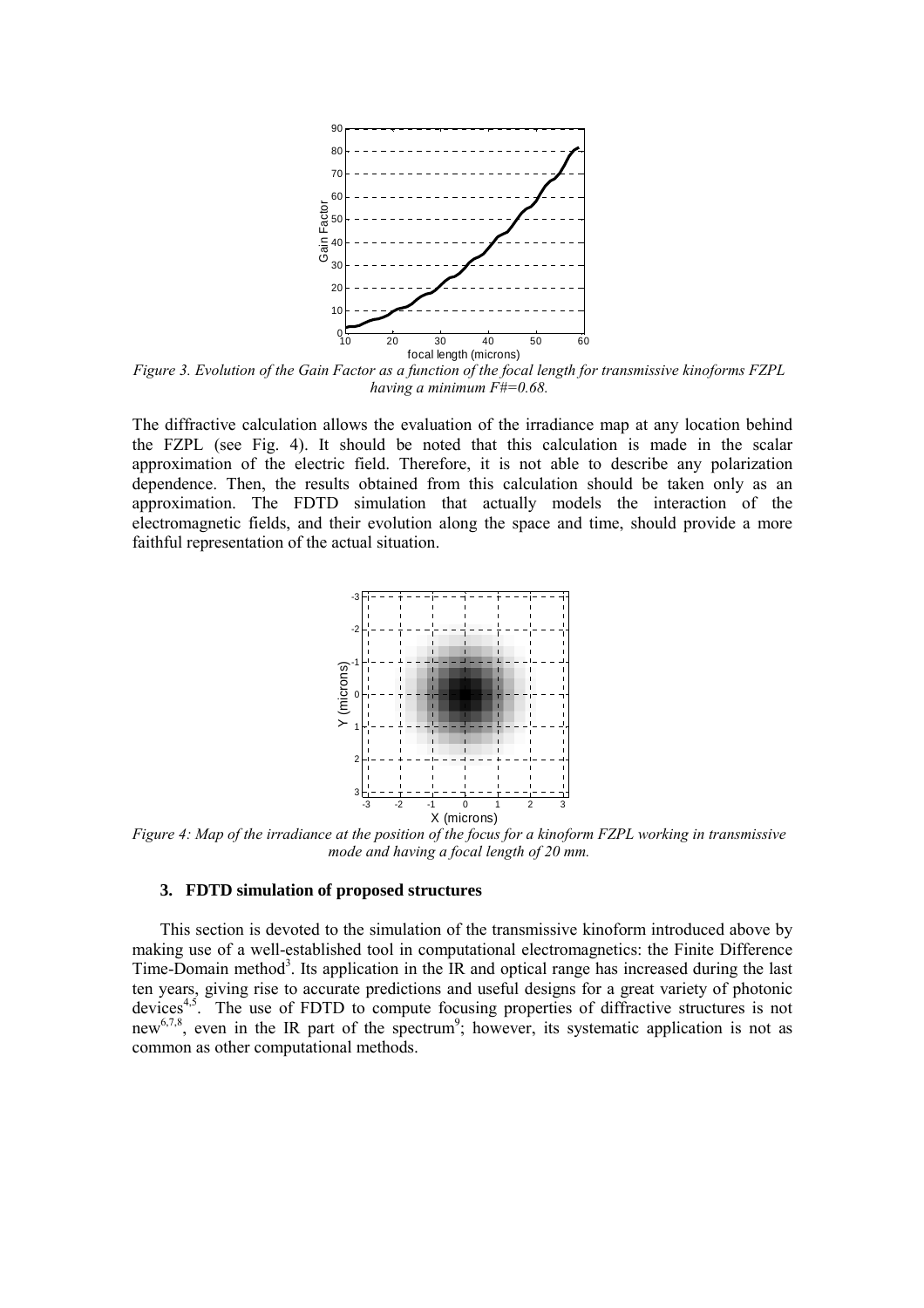#### 3.1.- Main equations and parameters of the simulations.

In order to develop a model which recovers the basic issues of the interaction between the IR radiation and the structure under study, we have chosen a two-dimensional approach (2D). In two dimensions, Maxwell equations decouple in two sets with different polarization properties: Transverse Electric (TE), and Transverse Magnetic (TM). This last set is composed of three non-trivial components of the electromagnetic field, namely,  $E_z$ ,  $H_x$ , and  $H_y$  - if the *z* axis is taken as the axis orthogonal to the plane where the H fields components lie. Then, the Maxwell equations for the TM set read as

$$
\partial_t H_x = \frac{1}{\mu} (-\partial_y E_z) , \qquad (4.1)
$$

$$
\partial_t H_y = \frac{1}{\mu} (\partial_x E_z) , \qquad (4.2)
$$

$$
\partial_t E_z = \frac{1}{\varepsilon} (\partial_x H_y - \partial_y H_x) . \qquad (4.3)
$$

These equations are solved following the usual procedure outlined by Yee and others<sup>10</sup>. Some relevant parameters of the simulation are listed in Table 2.

|   |               |                       |            |                   | Simulation |        | Grid Size                    |
|---|---------------|-----------------------|------------|-------------------|------------|--------|------------------------------|
| ື | $\Delta$ (um) | ∆t (<br>S             | Excitation | $N_{\lambda min}$ | $T$ ime    | ABC    | $\text{um} \times \text{um}$ |
|   | 0.1033        | $2.412\times10^{-16}$ | TF/SF      | 30                | 8000 At    | ' JPML | $56.61 \times 29.60$         |

*Table 2: S is the Courant Factor; ∆ is the spatial step; ∆t is the temporal step; Nλmin is the points per minimum wavelength in the grid; the absorbing boundary condition (ABC) is an Uniaxial Perfect Matched Layer (UPML) of 14 cells.* 

#### 3.2.- Absorbing boundary conditions and excitation of the grid.

As pointed out in Table 1, the absorbing boundary condition employed in this work is the Uniaxial Perfect Matched Layer (UPML). Specifically, it is designed to achieve a reflection coefficient under normal incidence around  $1\times10^{-10}$  and it is 14 cells thick. We have observed no spurious reflections greater than  $1 \times 10^{-7}$  in large oblique angles during all the simulation time, thus allowing a reliable computation of the fields inside the grid. To excite the lens, we have launched into the grid a plane wave in normal incidence through a Total Field-Scattered Field (TF/SF) splitting of the physical domain<sup>3</sup>, having a very narrow spectral content peaked at  $\lambda_0$ = 10.6 µm. Explicitly, the time signature of the excitation is:

$$
f(t) = \frac{e^{-\left(\frac{t-t_0}{T}\right)^2} \sin(2\pi v_0 t)}{\sin(2\pi v_0 t)} \qquad t < t_0
$$
\n
$$
\sin(2\pi v_0 t) \qquad t \ge t_0
$$
\n(5)

Where  $v_0$  is 28.282 THz, and  $t_0$  and T are fixed carefully to get a smooth transition from the raising tail of the pulse to the monochromatic oscillation train. A graphical representation of the time evolution of the excitation source is plotted in Fig. 5.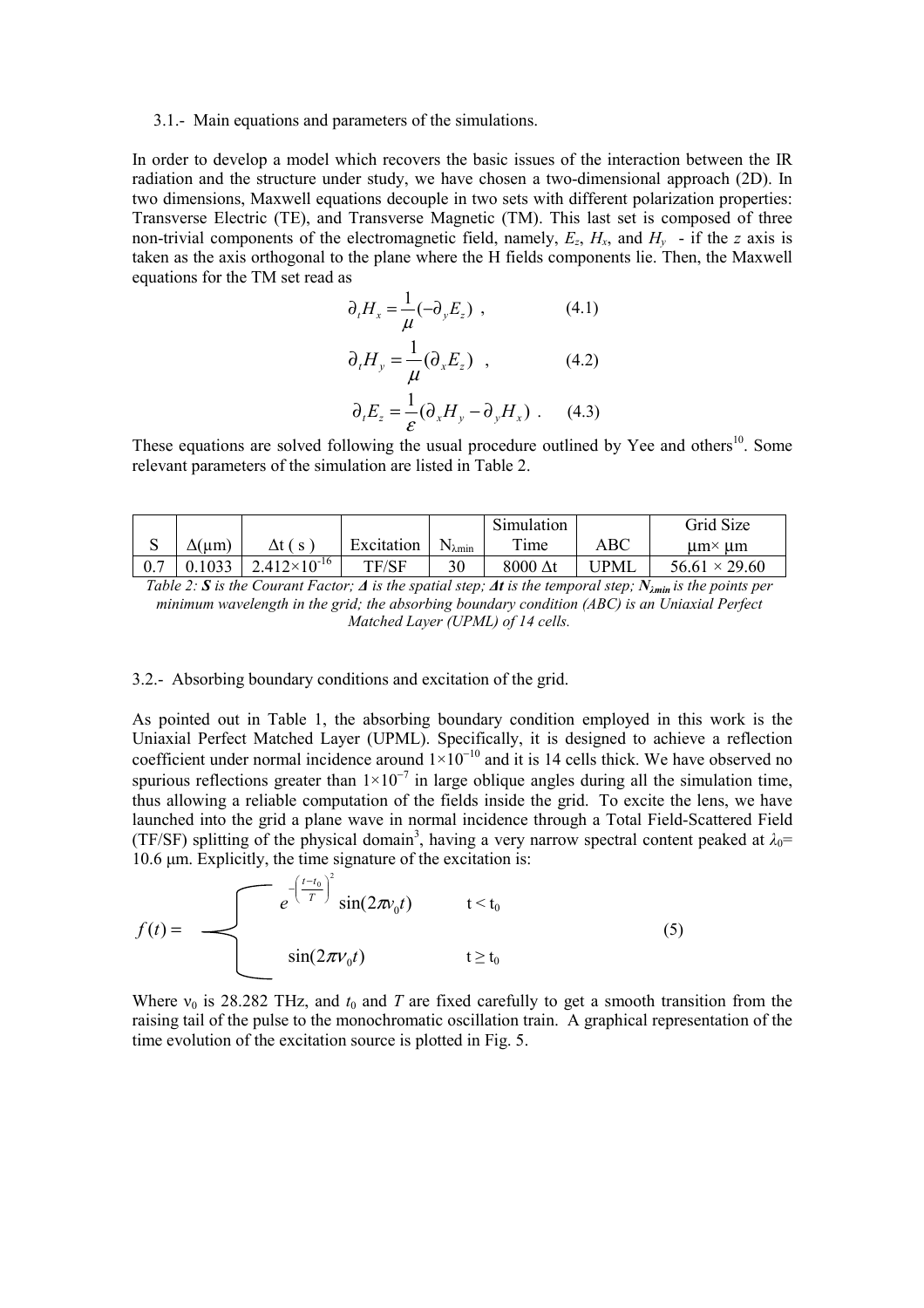

*Figure5: Time signature of the source employed to excite the grid*

3.3.- Features of the computed fields.

To study the lens properties, we have carried out simulations where the electric field has been recorded in the whole grid each 250 time steps. Figure 6 displays a snapshot of the square absolute value of the electric field. As can be seen, the lens is focusing in the zone expected from the scalar case, except for small deviations explained for the vector nature of the electromagnetic field<sup>9</sup>.



*Figure 6: Focusing performance of the lens.* 

It should be noticed the great amount of power reflected back by the structure. This issue will be discussed in Section 4. Figure 7 shows the temporal focusing sequence of the plane wave impinging in normal incidence over the lens.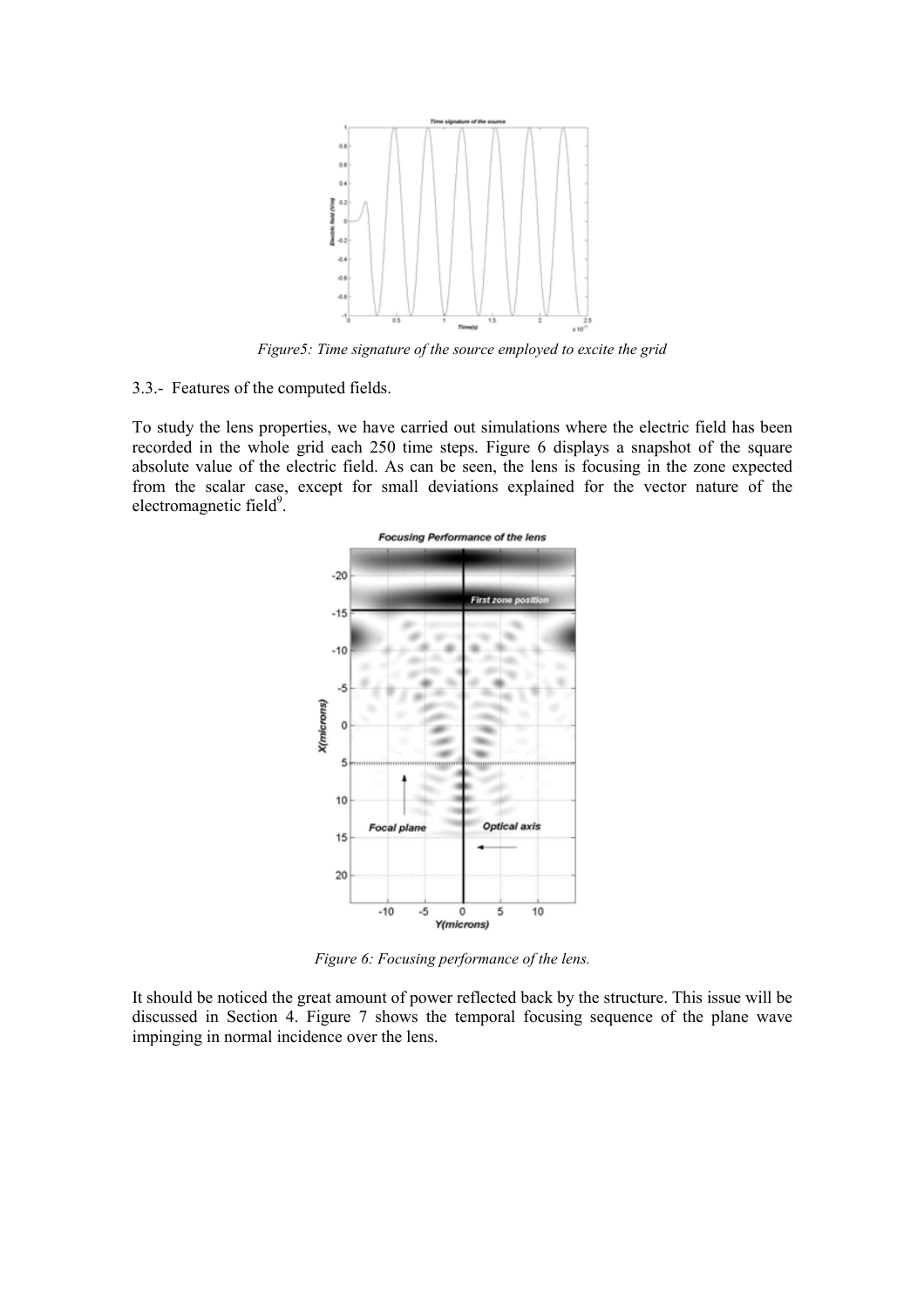

*Figure 7. Top: Snapshot of the square modulus of the electric field. The plane wave incoming from left is being focused by the lens, although a significant amount of power is reflected back by the structure. Center: Snapshot of the square absolute value of the electric field at t=0.784 ps. Bottom: Snapshot of the square absolute value of the electric field at t=0.904 ps. Now, the ray cone has been formed, and there is a well-defined focal region where the optical power is being concentrated*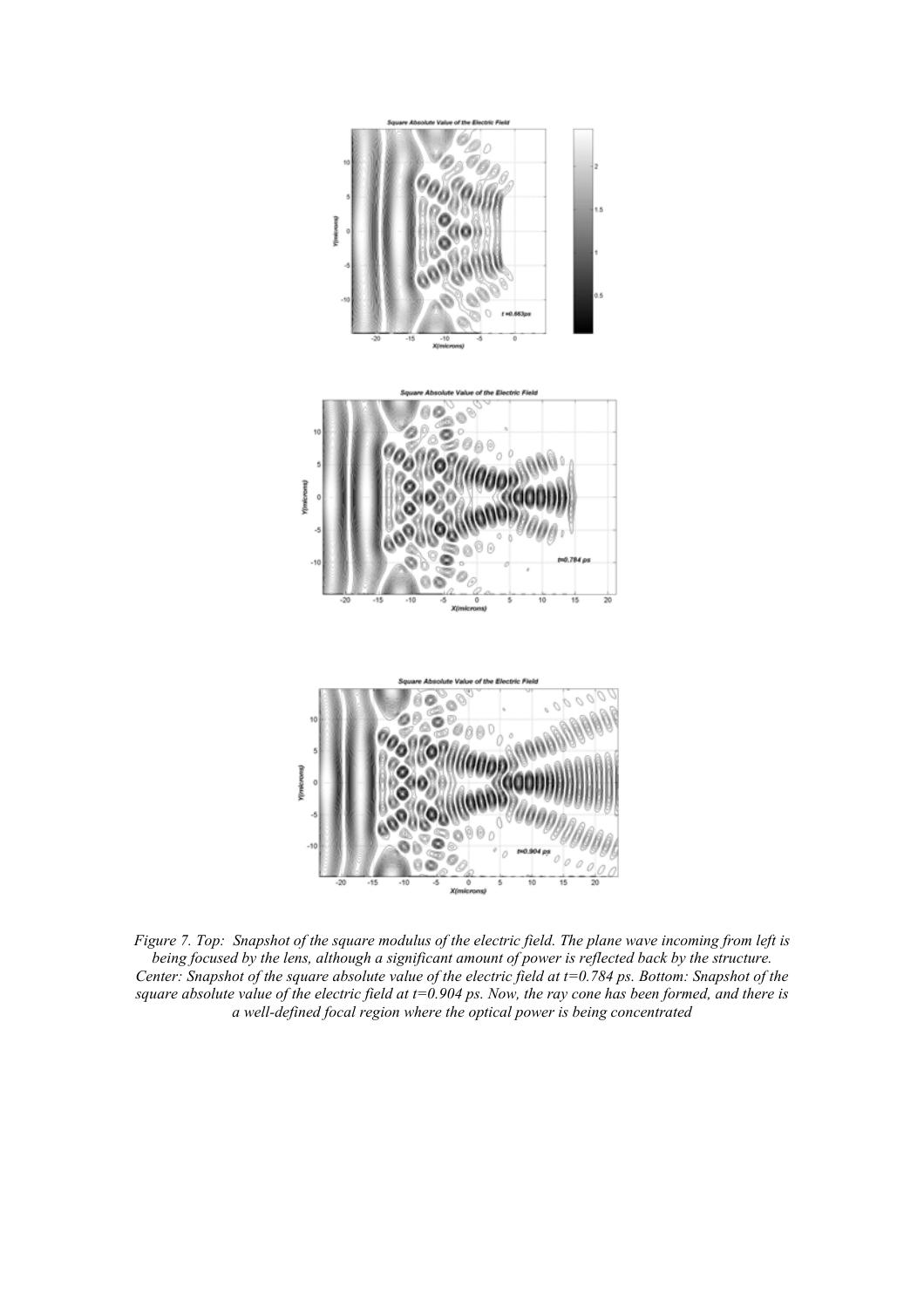## **4. Analysis and Discussion**

#### 4.1 Lens parameters from FDTD simulations.

To have a deeper insight on the focusing mechanism of the kinoform and to quantify its properties, we have recorded the fields in the focal region once the unavoidable transients introduced by the impulsive source have disappeared from the grid. We have performed a Fast Fourier Transform (FFT) on the whole focal region, after recording the E field during the last 700 time steps of the simulation. Then we have picked up the Fourier component at the excitation frequency ( $\lambda$  =10.6 µm) in every point in the focal region. To have a measure of the optical power, and to compare with the scalar case, we use the square absolute value of the Fourier component at the excitation frequency,  $\omega_0$ :

$$
I(\omega_0) \cong \big| Ez(x, y; \omega_0) \big|^2 \tag{6}
$$

The derivation of lens parameters is straightforward after computing the irradiance, except for the gain factor. The main parameters are listed in Table 3.

| Focal distance, $f'(µm)$                                          | Focal shift, $\Delta f'$ (µm) | Depth of focus $(\mu m)$ |  |  |  |  |
|-------------------------------------------------------------------|-------------------------------|--------------------------|--|--|--|--|
| 20.66                                                             | $+0.66$                       | 0.9297                   |  |  |  |  |
| Table 3: Parameters of the lens obtained from the FDTD simulation |                               |                          |  |  |  |  |

Where the focal shift is defined as the difference between the expected value computed using the scalar approach of the focal distance and the actual value computed with the FDTD algorithm. The depth of focus is defined as the size of the region where the intensity is greater than 80  $\%$  of the intensity at the focus<sup>9</sup>.

#### 4.2 Gain factor.

To compute the gain factor requires an extra simulation using the same parameters but excluding the lens from the grid. Then, the same procedure applied previously is used to find the measure of the irradiance without the lens in the focal plane. The quotient of both quantities is defined as the Gain Factor. A computation of it is shown in figure 8.

As can be noted from figure 8, the scalar approach result obtained in Section 2 is similar to the vectorial one, providing both similar values for the gain. Slight differences in the Gain Factor and the focal length can be attributed to the interaction of radiation with subwavelength features of the lens, not suitably recovered by the scalar formulation. Besides, the gain factor computed with the physical-optics approximation is calculated on the antenna plane, whereas the FDTDcomputed gain provide information along the optical axis. Moreover, some differences should be expected if there is a change in the polarization of the incidence plane wave<sup>9</sup>.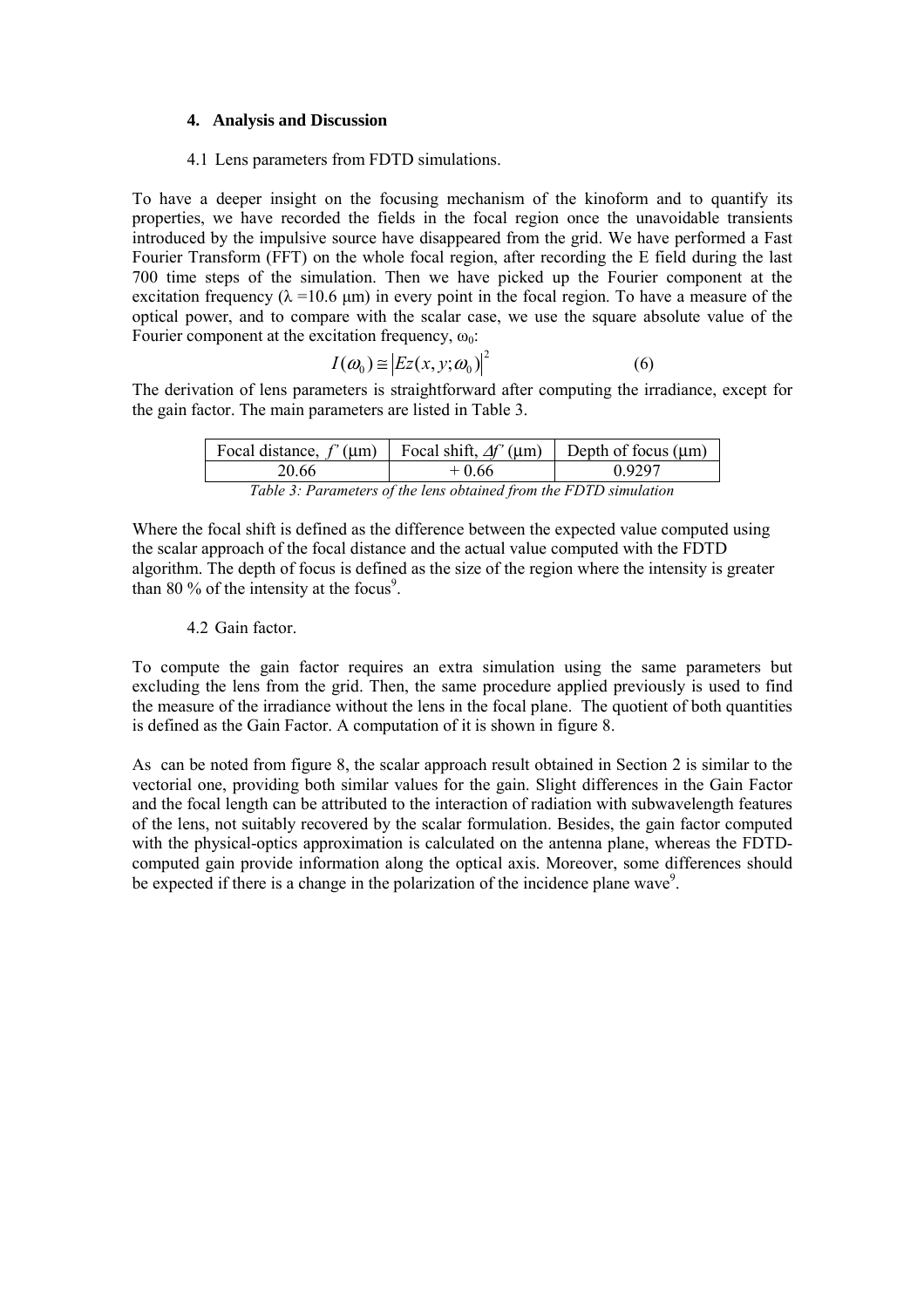

*Figure 8: Gain Factor in the focal region* 

# **4. Conclusions**

In this contribution we have proposed several designs of FZPLs for its use with IR antennas. One of the designs, the kinoform FZPLs working in transmissive mode, has been analyzed first by using the scalar diffraction approach. The low *F#* of the proposed design has suggested the evaluation of the FZPL behaviour by using FDTD algorithms. The results obtained from the FDTD are compared with the scalar diffraction results. FDTD has been able to predict a focal shift. On the other hand, the gain factor obtained from the two models are comparable.

Summarizing, FDTD two-dimensional simulations provide invaluable information about the actual behaviour of the electric field impinging on the IR antenna. When including the dispersive properties of the metal structure into the algorithm, it will be possible to evaluate the currents excited in the antenna, and therefore the expected signal obtained from the detector. Further refinements of the technique can be included to take into account the three dimensional character of the structure.

## **Acknowledgments**

This work has been partially supported by the Ministerio de Ciencia y Tecnología of Spain through the project TIC2001-1259, and by the Collaboration Agreement between the University Complutense of Madrid (Spain) and the University of Central Florida (FL, USA).

# **5. References**

1.- F. J. González, J. Alda, B. Ilic, G. D. Boreman, IR Antennas coupled to Lithographic Fresnel Zone Plates. Appl. Opt., **43**, (in press) (2004).

2.- H. D. Hristov, "Fresnel zones in wireless links, zone plate lenses and antennas",Artech House, Norwood MA, 2000.